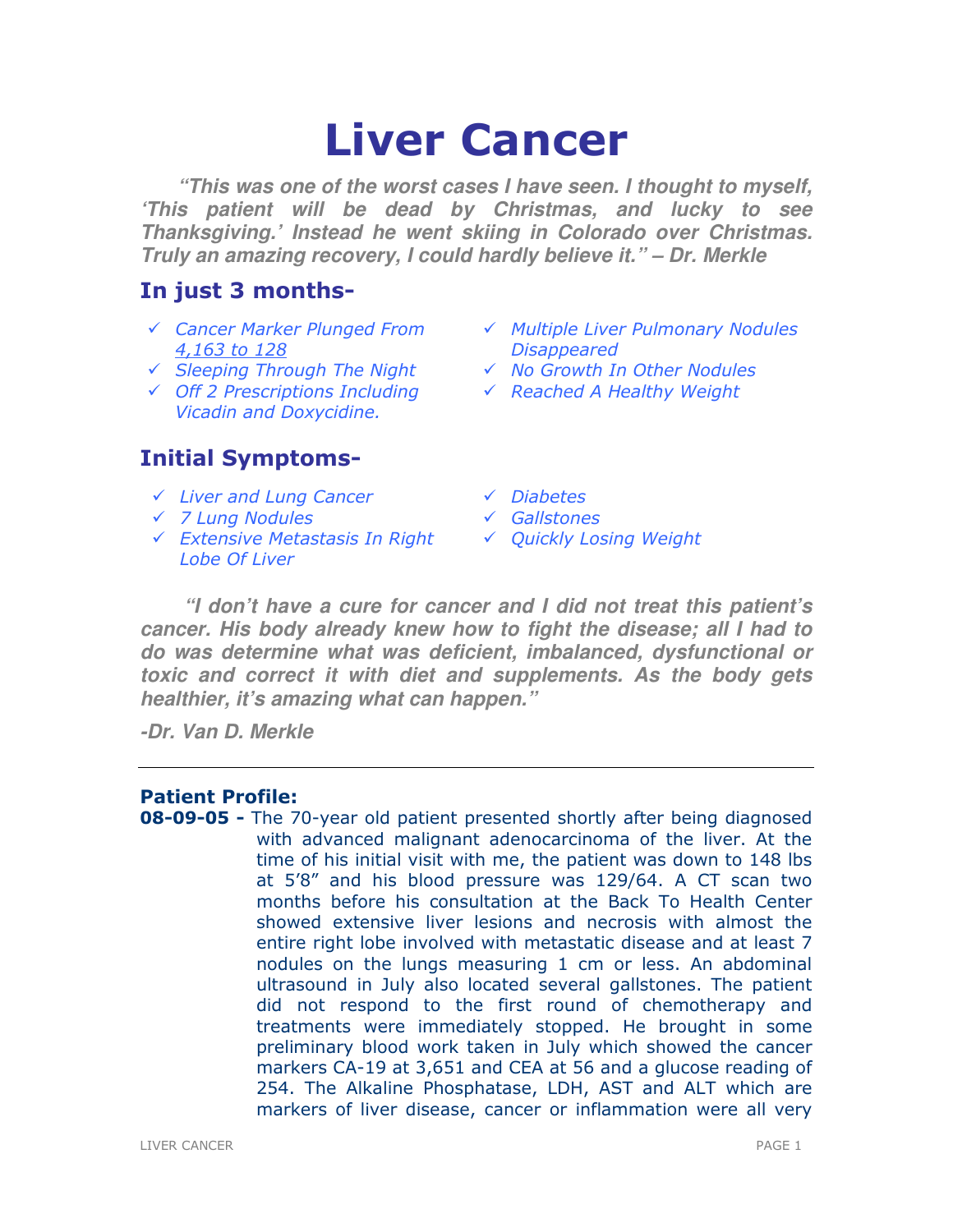high. In this case the AST result nearly doubled the ALT indicating a critical case where the patient may be in danger of liver failure.

#### Preliminary Blood Test From 07-29-05:

|                             |       | Current    | Current | Prior         |       |        |         |          |            |  |        |
|-----------------------------|-------|------------|---------|---------------|-------|--------|---------|----------|------------|--|--------|
|                             |       | Result     | Rating  | <b>Result</b> |       |        |         |          |            |  |        |
| <b>Test Description</b>     | Date: | 07/29/2005 |         |               | Delta |        | Healthy | Clinical |            |  |        |
| Glucose                     |       | 254.00     | ΗI      |               |       | 80.00  |         | 95.00    | 65.00      |  | 99.00  |
| Alkaline Phosphatase 25-150 |       | 610.00     | HI      |               |       | 65.00  |         | 108.00   | 25.00      |  | 160.00 |
| LDH                         |       | 679.00     | HI      |               |       | 120.00 |         | 160.00   | $100.00 -$ |  | 250.00 |
| SGOT (AST) (AST)            |       | 119.00     | HI      |               |       | 15.00  |         | 26.00    | $6.00 -$   |  | 40.00  |
| SGPT (ALT) (ALT)            |       | 62.00      | HI.     |               |       | 15.00  |         | 26.00    | $6.00 -$   |  | 55.00  |
| CA 19-9                     |       | 3.651.00   | HI      |               |       | 0.00   |         | 0.00     | 0.00       |  | 37.00  |
| CEA                         |       | 56.00      | HI      |               |       | 0.00   |         | 2.00     | $0.00 -$   |  | 3.00   |

Blue = clinically very high or clinically very low

Red = clinically high or clinically low

Yellow = a little high or a little low; this can be considered a warning sign that the value is not optimal.

 The patient was obviously under considerable emotional stress and had difficulty staying asleep, frequently waking with night sweats. He also suffered muscle weakness, trouble swallowing and a poor appetite. When we first saw him, he was taking Coumadin, an anticoagulant for his artificial heart valve, Doxycicline for an infection in his breathing apparatus and Vicadin for pain.

 Due to the severity of this patient's condition, I immediately ordered a supplement regimen and dietary recommendations during the initial consultation based on his preliminary blood work to reduce stress on the liver, boost his immune system and optimize his health.

# Patient's tests results:

**08-10-05** - The next day the patient retested one tumor marker and completed a tissue mineral analysis to give us an idea of the cancer's rate of progression. This test was a revelation of the severity of the case: In just 11 days, the CA-19 had jumped 512 points!

|                             |       | Current            | Current | Prior      |       |        |         |          |          |  |        |
|-----------------------------|-------|--------------------|---------|------------|-------|--------|---------|----------|----------|--|--------|
|                             |       | Result             | Rating  | Result     |       |        |         |          |          |  |        |
| <b>Test Description</b>     | Date: | 08/10/2005         |         | 07/29/2005 | Delta |        | Healthy | Clinical |          |  |        |
| Alkaline Phosphatase 25-150 |       | 913.00             | HI      | 610.00     | ⊛     | 65.00  |         | 108.00   | 25.00    |  | 160.00 |
| LDH                         |       | 918.00             | HI      | 679.00     | ⊛     | 120.00 |         | 160.00   | 100.00   |  | 250.00 |
| SGOT (AST) (AST)            |       | 163.00             | HI      | 119.00     | ⊛     | 15.00  |         | 26.00    | $6.00 -$ |  | 40.00  |
| SGPT (ALT) (ALT)            |       | 59.00 <sub>1</sub> | нг      | 62.00      | ٧     | 15.00  |         | 26.00    | $6.00 -$ |  | 55.00  |
| CA 19-9                     |       | 4.163.00           | HI      | 3,651.00   | ⊛     | 0.00   |         | 0.00     | 0.00     |  | 37.00  |
| CEA                         |       |                    |         | 56.00      |       | 0.00   |         | 2.00     | 0.00     |  | 3.00   |

#### Results of Initial Blood Test:

Blue = clinically very high or clinically very low

Red = clinically high or clinically low

Yellow = a little high or a little low; this can be considered a warning sign that the value is not optimal.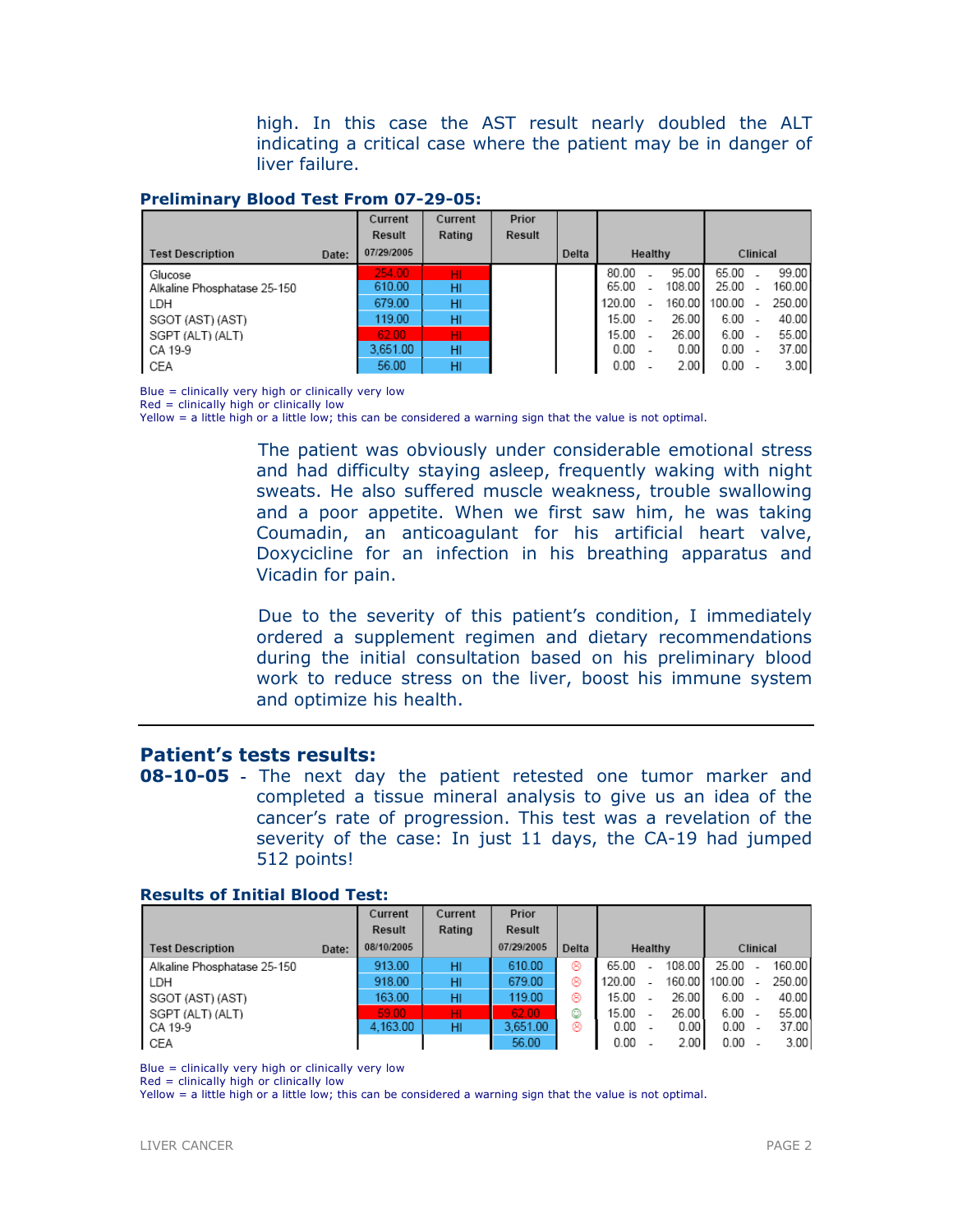Several toxic elements, deficiencies and imbalances appeared in the hair test, most notably high levels of aluminum, lead and mercury. These toxic elements can create a significant load on the immune system and also deplete several essential elements like calcium and magnesium which aid the body with healing and repair.

|                                  | Current<br><b>Result</b> | Current<br>Rating | Prior<br><b>Result</b> |       |           |        |           |        |
|----------------------------------|--------------------------|-------------------|------------------------|-------|-----------|--------|-----------|--------|
| <b>Test Description</b><br>Date: | 08/09/2005               |                   |                        | Delta | Healthy   |        | Clinical  |        |
| <b>Toxic Elements</b>            |                          |                   |                        |       |           |        |           |        |
| Aluminum                         | 15.00                    | HI                |                        |       | $0 -$     | 2.20   | $2.21 -$  | 7.00   |
| Cadmium                          | 0.24                     | HI                |                        |       | 0-        | 0.05   | $0.06 -$  | 0.15   |
| Lead                             | 4.40                     | HI                |                        |       | 0-        | 0.99   | $1.00 -$  | 2.00   |
| Mercury                          | 1.20                     | HI                |                        |       | 0-        | 0.50   | $0.51 -$  | 1.10   |
| Nickel                           | 0.24                     | hi                |                        |       | $0 -$     | 0.20   | $0.21 -$  | 0.40   |
| Silver                           | 0.30                     | HI                |                        |       | 0-        | 0.06   | $0.07 -$  | 0.12   |
| Tin                              | 0.12                     | Opt               |                        |       | $0-$      | 0.15   | $0.16 -$  | 0.30   |
| Titanium                         | 0.52                     | hi                |                        |       | $0-$      | 0.50   | $0.51 -$  | 1.00   |
| Total Toxic Representation       | 4.00                     | HI                |                        |       | 0-        | 2.00   | $2.01 -$  | 3.00   |
| <b>Essential Elements</b>        |                          |                   |                        |       |           |        |           |        |
| Calcium                          | 155.00                   | LO.               |                        |       | 400.00-   | 417.00 | 200.00-   | 750.00 |
| Magnesium                        | 9.00                     | LO                |                        |       | 43.00-    | 48.00  | 25.00-    | 75.00  |
| Sodium                           | 7.00                     | LO.               |                        |       | 37.00-    | 45.00  | 12.00-    | 90.00  |
| Potassium                        | 9.00 <sub>1</sub>        | LO.               |                        |       | 21.00-    | 22.00  | $9.00 -$  | 40.00  |
| Copper                           | 14.00                    | Opt               |                        |       | $12.00 -$ | 15.00  | $10.00 -$ | 28.00  |
| Zinc                             | 530.00                   | HI                |                        |       | 150.00-   | 165.00 | 130.00-   | 200.00 |

#### Results of Initial Hair Test

Blue = clinically very high or clinically very low

Red = clinically high or clinically low

Yellow = a little high or a little low; this can be considered a warning sign that the value is not optimal.

The patient's daily supplement list was updated based on the above test results and the patient followed the new regimen exactly as it was written. About two weeks after his initial consultation, he felt well enough that he decided to retry chemotherapy treatment. Doctor's placed him on a low dose chemo and he continued to take all the recommended supplements.

09-19-05 – We ran a more thorough blood analysis that not only re-checked his cancer markers but also revealed how his system was dealing with the chemotherapy. In just one month we saw astounding results with the CA 19-9 plunging 3,802 points! Other areas also showed amazing improvement such as the Alkaline Phosphatase, LDH and SGOT which all dropped out of the clinically very high ranges. The Glucose which read 254 on the preliminary blood work in July dropped to 117, nearing the healthy range.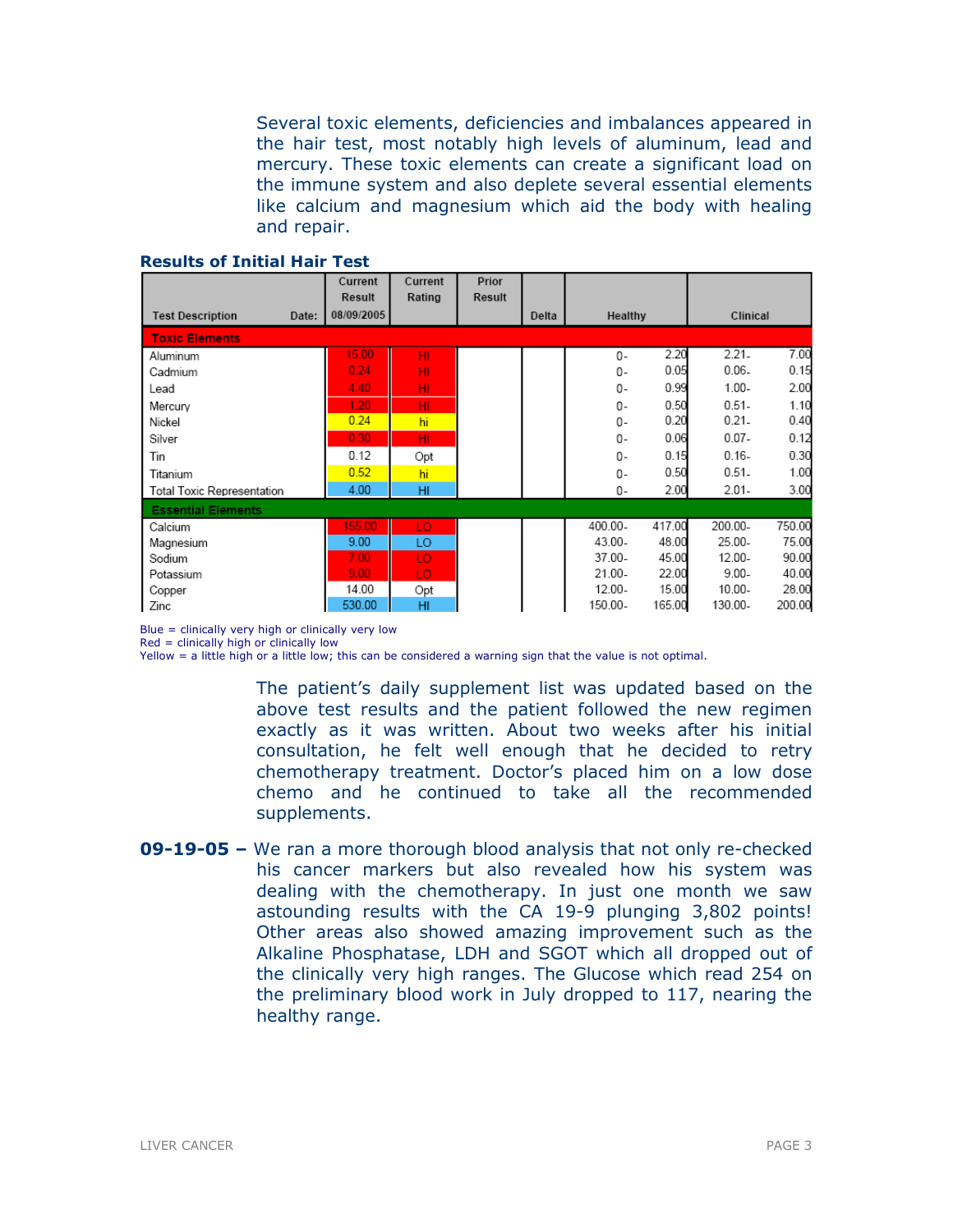#### Results of Second Blood Test:

|                                    | Current<br><b>Result</b> | Current<br>Rating | Prior<br><b>Result</b> |       |         |                          |          |           |                          |        |
|------------------------------------|--------------------------|-------------------|------------------------|-------|---------|--------------------------|----------|-----------|--------------------------|--------|
| <b>Test Description</b><br>Date:   | 09/19/2005               |                   | 08/10/2005             | Delta | Healthy |                          | Clinical |           |                          |        |
| Glucose                            | 117.00                   | HI.               |                        |       | 80.00   | ÷.                       | 95.00    | 65.00 -   |                          | 99.00  |
| Hemoglobin A1C (Gly-Hgh)           | 6.30                     | HI                |                        |       | 4.61    | $\overline{a}$           | 5.40     | $4.50 -$  |                          | 5.70   |
| Magnesium                          | 1.90                     | lo.               |                        |       | 2.21    |                          | 2.51     | $1.60 -$  |                          | 2.60   |
| Calcium                            | 9.60                     | lo.               |                        |       | 9.71    | $\mathbf{r}$             | 10.10    | $8.50 -$  |                          | 10.60  |
| Phosphorus                         | 4.10                     | hi                |                        |       | 3.41    |                          | 4.00     | $2.50 -$  |                          | 4.50   |
| Calcium/Albumin Ratio              | 2.82                     | HI                |                        |       | 2.10    |                          | 2.50     | 2.03      | $\overline{a}$           | 2.71   |
| <b>Total Protein</b>               | 6.10                     | $\overline{a}$    |                        |       | 7.11    |                          | 7.61     | 6.00      | ÷.                       | 8.50   |
| Albumin                            | 3.40                     | TО                |                        |       | 4.10    |                          | 4.51     | $3.50 -$  |                          | 5.50   |
| Alkaline Phosphatase 25-150        | 321.00                   | HI                | 913.00                 | ☺     | 65.00   | $\overline{\phantom{a}}$ | 108.00   | 25.00     | $\overline{\phantom{a}}$ | 160.00 |
| Creatine Kinase                    | 35.00                    | lo.               |                        |       | 64.00   | $\sim$                   | 133.00   | $24.00 -$ |                          | 173.00 |
| LDH                                | 268.00                   | HI                | 918.00                 | ☺     | 120.10  | $\sim$                   | 160.00   | 100.00    | $\overline{\phantom{a}}$ | 250.00 |
| SGOT (AST)                         | 52.00                    | HI                | 163.00                 | ☺     | 18.10   | $\sim$                   | 26.00    | $6.00 -$  |                          | 40.00  |
| SGPT (ALT)                         | 46.00                    | HI                | 59.00                  | ☺     | 18.10   | - 1                      | 26.10    | 6.00      | $\overline{a}$           | 40.00  |
| GGT                                | 270.00                   | HI                |                        |       | 22.00   | $\overline{\phantom{a}}$ | 39.00    | 6.00      | $\overline{\phantom{a}}$ | 55.00  |
| Serum Iron                         | 82.00                    | lo.               |                        |       | 85.10   | $\sim$                   | 120.00   | $35.00 -$ |                          | 155.00 |
| Ferritin                           | 2.118.00                 | HI                |                        |       | 30.10   | $\sim$                   | 218.30   | 10.00     | $\overline{a}$           | 291.00 |
| White Blood Count                  | 3.30                     | LO                |                        |       | 5.10    | $\sim$                   | 8.00     | $4.00 -$  |                          | 10.50  |
| Red Blood Count                    | 4.01                     | $\overline{a}$    |                        |       | 4.51    |                          | 5.50     | $3.80 -$  |                          | 5.60   |
| Hemoglobin                         | 12.30                    | lo.               |                        |       | 13.30   | ÷.                       | 15.20    | 11.50     | $\sim$                   | 17.00  |
| Hematocrit                         | 35.60                    | lo.               |                        |       | 39.51   |                          | 47.00    | $34.00 -$ |                          | 50.00  |
| ESR-Erythrocyte Sed Rate, Westergr | 37.00                    | HI                |                        |       | 0.00    | $\overline{\phantom{a}}$ | 8.00     | $0.00 -$  |                          | 30.00  |
| CRP C-Reactive Protein             | 20.70                    | HI                |                        |       | 0.00    |                          | 1.50     | $0.00 -$  |                          | 4.90   |
| CA 19-9                            | 361.00                   | HI                | 4,163.00               | ☺     | 0.00    |                          | 0.00     | $0.00 -$  |                          | 37.00  |
| CEA                                | 6.20                     | HI                |                        |       | 0.00    |                          | 2.00     | 0.00      | $\overline{\phantom{a}}$ | 3.00   |

Blue = clinically very high or clinically very low Red = clinically high or clinically low

Yellow = a little high or a little low; this can be considered a warning sign that the value is not optimal.

The patient also brought in the latest CT scan of his chest which showed multiple nodules had disappeared from the lungs and the three or four that remained were much smaller. A second scan of his abdomen indicated a decrease in metastatic liver disease on both the right and left lobes. At this point, the cancer was still widespread but noticeably less extensive.

### Doctor analysis:

09-21-05 – There are several points of interest on the blood test from September of 2005. Obviously the dramatic reduction of the CA 19-9, CEA and glucose but also the Ferritin, another cancer indicator, was very high. It was not tested before and had most likely improved since the patient began taking supplements, but we will watch this number closely. The high GGT is associated with pancreas function and was most likely affected by the chemotherapy treatment; however it is important to monitor this number because if the pancreas is struggling then diabetic factors can become elevated making glucose regulation difficult. The low white and red blood counts along with the high ESR and CRP are all signs that the body's immune system is not at its peak and is using all available resources to ward off the cancer. At this point, the patient was taking three different chemo drugs (Tarceva, Xeloda and Gem Sar) and one concern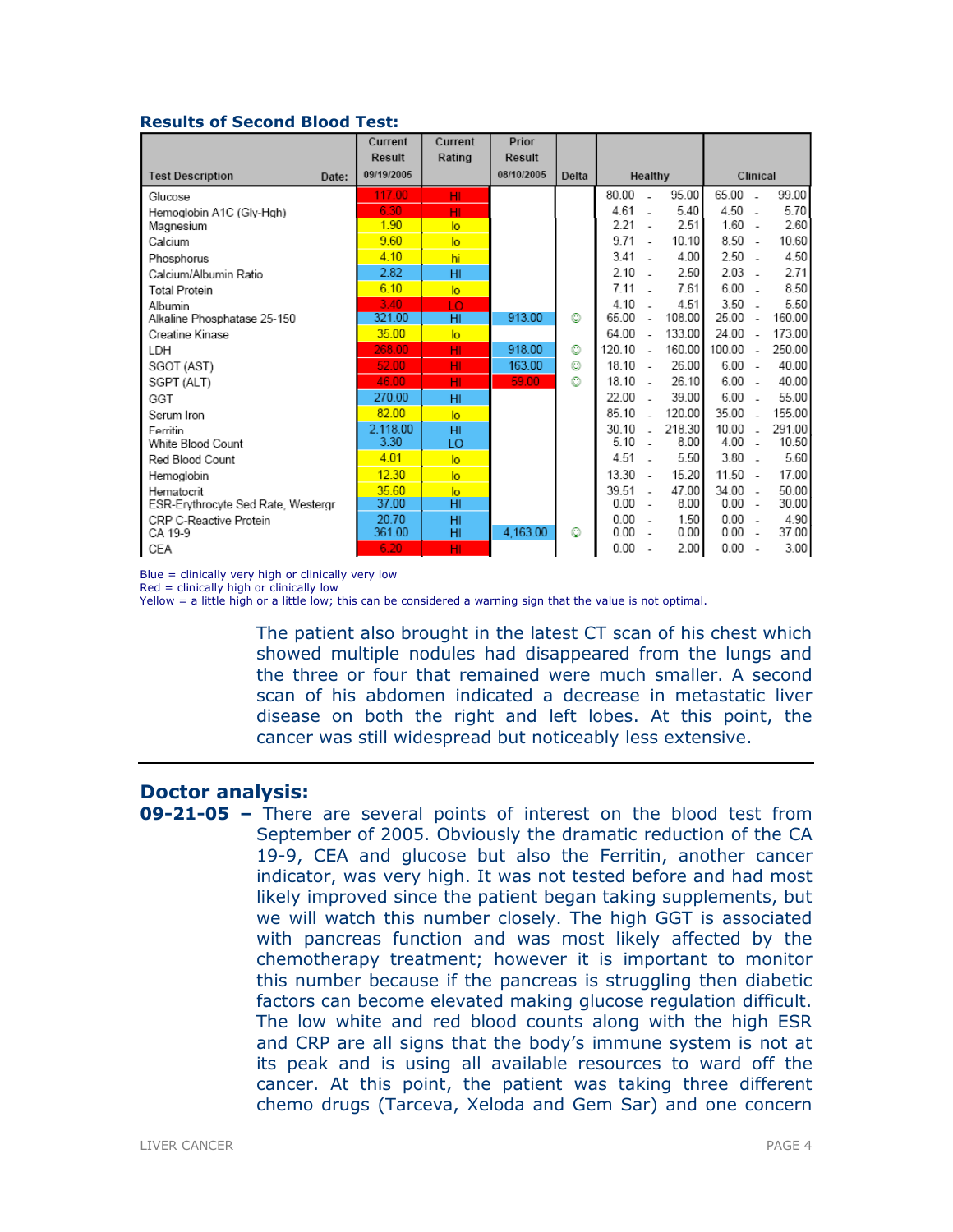was his continued weight loss. The day of the September blood test he weighed just 128 lbs and his blood pressure was 108/62. We wanted to make sure the patient was consuming enough healthy food to at least maintain that weight. Overall, the patient was holding steady and making good progress. I told him to continue with all supplements, wait one month then do another round of blood tests.

# Patient assessment:

11-05-05 - After just *three months* under our care, the patient's CA 19-9 showed dramatic results plunging from 4,163 to just 128. Other cancer indicators like the Alkaline Phosphatase, AST and ALT also continuously improved moving out of the clinically very high ranges. The LDH went up slightly but is still significantly lower than in August. Overall, 29 values improved between September  $19<sup>th</sup>$  and November 5, 2005. (Only 14 of those are shown below.)

|                                    | Current<br><b>Result</b> | Current<br>Rating | Prior<br><b>Result</b> |       |         |                          |          |          |                          |        |
|------------------------------------|--------------------------|-------------------|------------------------|-------|---------|--------------------------|----------|----------|--------------------------|--------|
| <b>Test Description</b><br>Date:   | 11/05/2005               |                   | 09/19/2005             | Delta | Healthy |                          | Clinical |          |                          |        |
| Glucose                            | 130.00                   | HI                | 117.00                 | ⊛     | 80.00   |                          | 95.00    | 65.00    | $\overline{a}$           | 99.00  |
| Hemoglobin A1C (Gly-Hgh)           | 5.80                     | HI                | 6.30                   | ٥     | 4.61    | $\overline{a}$           | 5.40     | 4.50     | ÷.                       | 5.70   |
| Magnesium                          | 1.90                     | lo                | 1.90                   | ⊜     | 2.21    |                          | 2.51     | 1.60     | $\overline{\phantom{a}}$ | 2.60   |
| Calcium                            | 9.00                     | $\overline{a}$    | 9.60                   | ම     | 9.71    | $\overline{a}$           | 10.10    | $8.50 -$ |                          | 10.60  |
| Phosphorus                         | 3.80                     | Opt               | 4.10                   | ٥     | 3.41    | $\overline{a}$           | 4.00     | $2.50 -$ |                          | 4.50   |
| Calcium/Albumin Ratio              | 2.43                     | Opt               | 2.82                   | ٨     | 2.10    |                          | 2.50     | $2.03 -$ |                          | 2.71   |
| Total Protein                      | 5.90                     | ТO                | 6.10                   | ⊛     | 7.11    |                          | 7.61     | 6.00     |                          | 8.50   |
| Albumin                            | 3.70                     | $\overline{a}$    | 3.40                   | 0     | 4.10    |                          | 4.51     | 3.50     | $\overline{a}$           | 5.50   |
| Alkaline Phosphatase 25-150        | 178.00                   | HI                | 321.00                 | ٨     | 65.00   |                          | 108.00   | 25.00    | $\overline{\phantom{a}}$ | 160.00 |
| Creatine Kinase                    | 76.00                    | Opt               | 35.00                  | ٥     | 64.00   | $\overline{a}$           | 133.00   | 24.00    | ÷                        | 173.00 |
| LDH                                | 388.00                   | HI                | 268.00                 | ⊛     | 120.10  | $\overline{a}$           | 160.00   | 100.00   | $\overline{\phantom{a}}$ | 250.00 |
| SGOT (AST)                         | 43.00                    | HI                | 52.00                  | ٥     | 18.10   | $\overline{\phantom{a}}$ | 26.00    | 6.00     | $\overline{\phantom{a}}$ | 40.00  |
| SGPT (ALT)                         | 29.00                    | hi                | 46.00                  | ٥     | 18.10   | $\overline{a}$           | 26.10    | 6.00     | $\overline{\phantom{a}}$ | 40.00  |
| GGT                                | 212.00                   | HI                | 270.00                 | ٥     | 22.00   |                          | 39.00    | 6.00     | $\overline{\phantom{a}}$ | 55.00  |
| Serum Iron                         | 69.00                    | $\overline{a}$    | 82.00                  | ⊛     | 85.10   | $\overline{a}$           | 120.00   | 35.00    | $\sim$                   | 155.00 |
| Ferritin                           | 567.00                   | HI                | 2.118.00               | o     | 30.10   |                          | 218.30   | 10.00    |                          | 291.00 |
| White Blood Count                  | 4.70                     | $\overline{a}$    | 3.30                   | ٥     | 5.10    | $\sim$                   | 8.00     | 4.00     | $\overline{a}$           | 10.50  |
| Red Blood Count                    | 3.49                     | LO                | 4.01                   | ⊛     | 4.51    |                          | 5.50     | 3.80     | $\sim$                   | 5.60   |
| Hemoglobin                         | 12.10                    | lo                | 12.30                  | ම     | 13.30   |                          | 15.20    | 11.50    | $\sim$                   | 17.00  |
| Hematocrit                         | 35.20                    | lo                | 35.60                  | ම     | 39.51   | $\overline{\phantom{a}}$ | 47.00    | 34.00    | $\overline{\phantom{a}}$ | 50.00  |
| ESR-Erythrocyte Sed Rate, Westergr | 28.00                    | hi                | 37.00                  | ٥     | 0.00    | $\overline{\phantom{a}}$ | 8.00     | 0.00     | $\overline{\phantom{a}}$ | 30.00  |
| CRP C-Reactive Protein             | 6.40                     | HI                | 20.70                  | ٧     | 0.00    | $\sim$                   | 1.50     | 0.00     | $\sim$                   | 4.90   |
| CA 19-9                            | 128.00                   | HI                | 361.00                 | ٧     | 0.00    | $\overline{\phantom{a}}$ | 0.00     | $0.00 -$ |                          | 37.00  |
| CEA                                |                          |                   | 6.20                   |       | 0.00    |                          | 2.00     | 0.00     | $\overline{\phantom{a}}$ | 3.00   |

#### Results of Third Blood Test:

Blue = clinically very high or clinically very low

 $Red =$  clinically high or clinically low

Yellow = a little high or a little low; this can be considered a warning sign that the value is not optimal.

Some of the values that were worse can be attributed to the cancer treatment. Low protein, poor digestion and anemia account for the others. The patient's night sweats were gone; he no longer had difficulty swallowing and was off the prescriptions Doxycicline and Vicadin. He also started to gain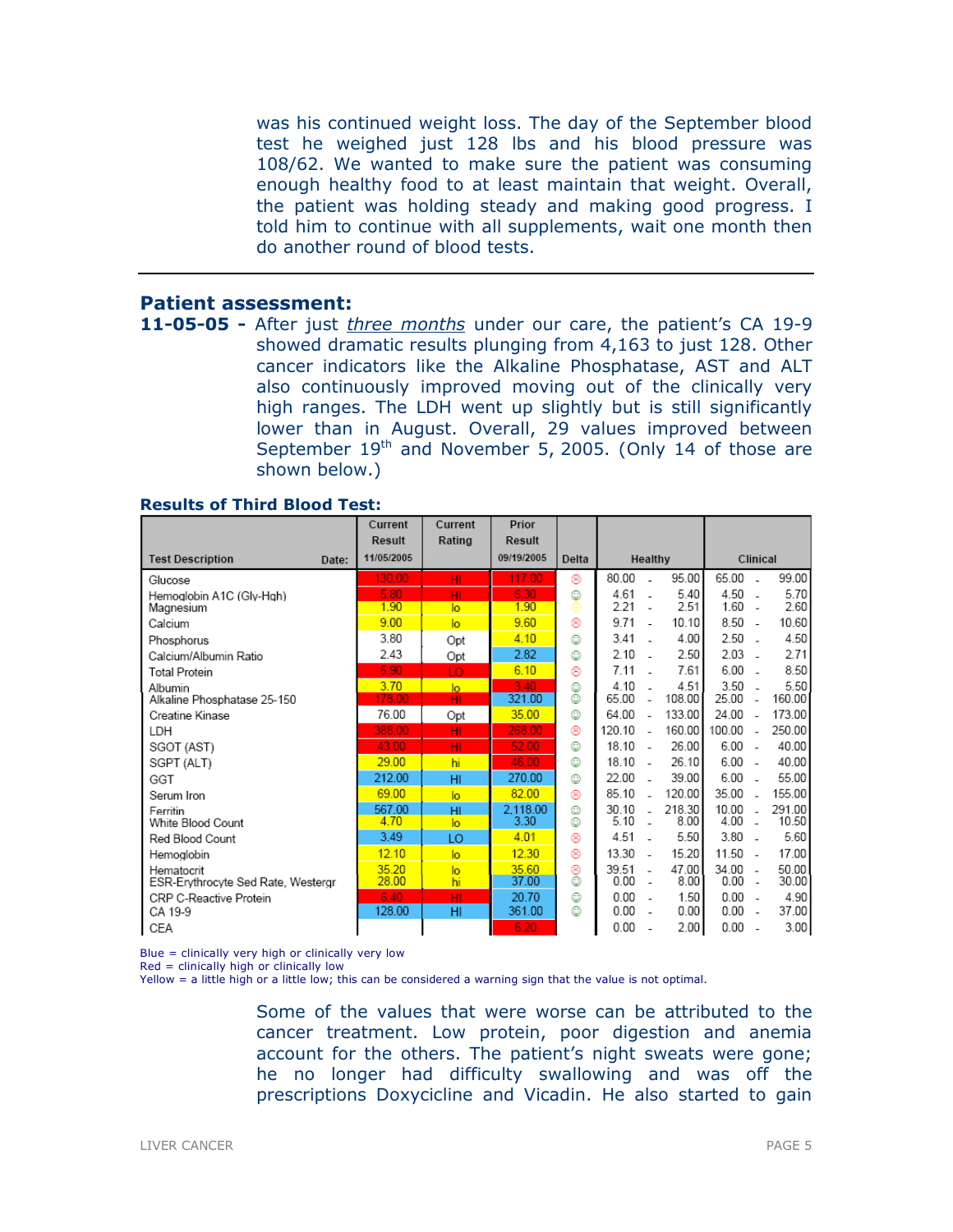weight and was up to 145 lbs. The patient brought in results from the latest abdomen and chest CT scans and no new lesions were identified on the lungs. Doctors also found no growth in nodules on the liver indicating that the cancer was stable. There was no change in the patient's gallstones. At this time, the patient was still undergoing chemotherapy and doctor's told him that radiation and surgery to remove the remaining cancer were not possibilities.

## Dr. Merkle's Final Thoughts:

When I first saw this patient in August of 2005, I knew he was close to death. He was gray, gaunt and looked very bad. Reviewing the preliminary blood work he brought to the initial appointment confirmed what I suspected. I thought, "He will be dead by Christmas and lucky to see Thanksgiving." Fortunately I didn't tell him that. He was so bad by the time the cancer was detected that he didn't respond to the first round of chemotherapy and it was stopped immediately.

With all options exhausted he came to see me. I ordered another blood test and found the cancer was spreading rapidly, climbing 512 points in just 11 days. In his case there was no time to waste. I placed him on a start-up vitamin list based on the severity of his condition and ordered additional blood testing to help me fine tune his nutrient and dietary recommendations to include exactly what his system needed to fight off the liver and lung cancer. It worked better than I could have imagined. He started feeling better almost immediately and shortly thereafter decided to resume chemotherapy treatment. By November his cancer marker dropped a total of 4,035 points and the nodules on his lungs and liver had either disappeared or significantly decreased in size. I'm still amazed he felt well enough to go skiing that December, but the patient said he felt good and didn't get too tired.

|                             |       | Current    | Current | Prior      |       |        |         |          |        |  |        |
|-----------------------------|-------|------------|---------|------------|-------|--------|---------|----------|--------|--|--------|
|                             |       | Result     | Rating  | Result     |       |        |         |          |        |  |        |
| <b>Test Description</b>     | Date: | 11/05/2005 |         | 08/10/2005 | Delta |        | Healthy | Clinical |        |  |        |
| Alkaline Phosphatase 25-150 |       | 178.00     | HI.     | 913.00     | ☺     | 65.00  |         | 108.00   | 25.00  |  | 160.00 |
| Creatine Kinase             |       | 76.00      | Opt     |            |       | 64.00  |         | 133.00   | 24.00  |  | 173.00 |
| LDH                         |       | 388.00     | HI      | 918.00     | ☺     | 120.10 |         | 160.00   | 100.00 |  | 250.00 |
| SGOT (AST)                  |       | 43.00      | HI.     | 163.00     | ☺     | 18.10  |         | 26.00    | 6.00   |  | 40.00  |
| SGPT (ALT)                  |       | 29.00      | hi      | 59.00      | ٨     | 18.10  |         | 26.10    | 6.00   |  | 40.00  |
| CA 19-9                     |       | 128.00     | Н       | .163.00    | 0     | 0.00   |         | 0.001    | 0.00   |  | 37.00  |

#### November Blood Values Compared To August:

Blue = clinically very high or clinically very low

Red = clinically high or clinically low

Yellow = a little high or a little low; this can be considered a warning sign that the value is not optimal.

One of the main reasons this patient was driven to battle the disease and in turn saw such amazing results was a great family support system. They understood the gravity of the situation and encouraged him to stick to his diet and keep up with the recommended supplements. Was the